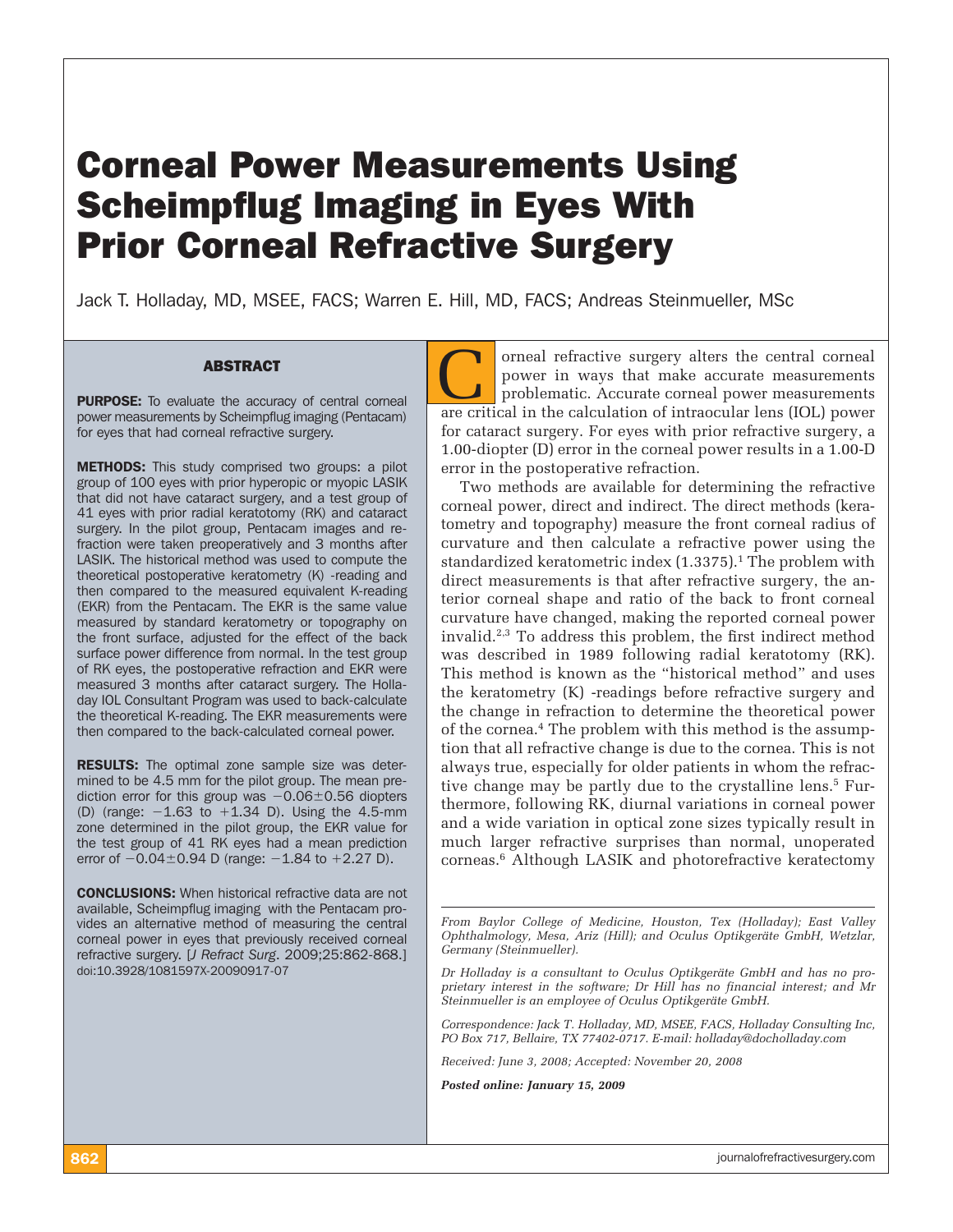(PRK) have more consistent optical zones and refractions are much more stable than with RK, refractive surprises still occur.<sup>5</sup>

Several subsequent methods have been described over the past 19 years, using keratometry, topography, and tomography, which have led to improved results, but large refractive surprises have been reported.<sup>7-13</sup> There are two primary reasons for these surprises. First, keratometers and topographers have a central scotoma that is not measured (due to the central location of the eyepiece or camera). For the standard manual keratometer, this area is 3.2 mm for a 44.00-D cornea. Topographers have a smaller scotoma (~1.6 mm), but still do not measure the central area. Second, the posterior radius of the cornea is not measured, and after all forms of corneal refractive surgery, there is no longer a physiologic ratio between the front and back corneal radii.<sup>14,15</sup>

Tomography with Scheimpflug imaging has the advantage of measuring the entire central area of the cornea (ie, the camera is not central) as well as the posterior surface. The purpose of this study was to develop a method utilizing this additional information and report the mean error and standard deviation of this technique in patients who had undergone LASIK only (pilot group) and those in whom RK and cataract surgery were performed (test group).

# PATIENTS AND METHODS

A chart review pilot study was first performed using 100 eyes from 55 patients aged  $\leq$  40 years, who had undergone LASIK with the VISX S4 laser (Abbott Medical Optics, Santa Ana, Calif) using 6.5- to 7.0-mm optical zones, 2.0-mm blends, iris registration, and pupil offset tracking. The spheroequivalent treatments ranged from  $+4.50$  to  $-9.50$  D. For each patient, prior to LASIK, the refraction was determined and Scheimpflug measurements were taken with the Pentacam (Oculus Optikgeräte GmbH, Wetzlar, Germany). Three months postoperatively, the patient's refraction and Scheimpflug measurements were repeated. In this pilot group, the historical method was used to determine the theoretical corneal power 3 months after refractive surgery. Because no patients had any sign of cataracts, and the maximum age in this study was less than 40 years, the chance of any lenticular changes occurring during this 3-month period would be remote. This theoretical historical method K-reading was used as the reference for the pilot group and compared to the equivalent K-reading (EKR).

The EKR on the Pentacam was designed to yield the same average value in a normal population as a keratometer or topographer using the standards established for these instruments.<sup>1</sup> In a specific patient, the EKR will only differ by the effect of the power of the back surface from normal. The EKR is computed by first determining the average anterior radius and using the standardized keratometric index of 1.3375.\* When the standardized keratometric index of refraction is used, with a 7.5-mm anterior corneal radius, the reported keratometric power would be 45.00 D  $([1.3375-1.000]/0.0075)$ . The average ratio of the back to front surface central radius is  $0.818 \pm 0.023$  in normal eyes.<sup>16</sup> In the pilot group of 100 LASIK eyes, the average ratio was similar at  $0.822 \pm 0.021$ . For a 7.5-mm anterior radius, the front surface power (FSP) would be 50.133 D ([1.376 $\pm$ 1.000]/0.0075) and the average back surface radius would be 6.165 mm  $(7.5\times0.822)$  with a back surface power (BSP) of  $-6.488$  D  $([1.336 \pm 1.376]/6.165$ 

The equivalent power of this cornea would be 43.78 D {FSP+BSP-[(central cornea thickness)/(stromal index of refraction)]  $\times$ [FSP $\times$ BSP]} or {50.133-6.488- $[(0.00055)/(1.376)] \times 50.133\times[-6.488]$ . The third term (thickness term) has a  $+0.13$ -D effect. Calculating the theoretical net index of refraction of the entire cornea using the front surface radius of 7.5 mm would yield  $1.3283$  ([equivalent power $\times$ front surface radius]  $+1=43.78\times0.0075+1$ . The empirically determined net index of refraction used in current IOL formulas ranges from 1.3215 to 1.3333, which is close to this theoretical value.1

If the actual measured posterior radius in this example were flatter by 2 standard deviations, the ratio would be  $0.843$  ( $0.822+0.021$ ) and the posterior radius  $6.323$  mm ( $7.5\times0.843$ ). The calculated average anterior radius from the measured posterior radius would be 7.692 mm (6.323/0.822) and the calculated K-reading 43.88 D ([1.3375-1.000]/7.692), a keratometric difference of  $1.12$  D  $(45.00-43.88)$ . The FSP difference would be  $1.25$  D  $(1.12/[(1.3375-1.000)/(1.376-1.000)]$ , a difference of 0.13 D. The reported EKR would be 45.13 D  $(45.00+0.13)$ , accounting for the flatter than normal back surface, which would be less negative, increasing the overall power of the cornea. Having used the actual 2 standard deviations above the mean, it is evident that the EKR would differ from the standard K-reading by  $<$ 0.13 D in 95% of the population of normal, unoperated corneas.

Following corneal refractive surgery, the variation in the back to front radius ratio is much greater

*<sup>\*</sup>In 1997, the American National Standards Institute (ANSI) and International Organization for Standardization (ISO) achieved a consensus to use 1.3375 as the standard keratometric index of refraction. Unfortunately, not all keratometers and topographers are*  in compliance, and users should confirm the index of refraction *used on their device.1*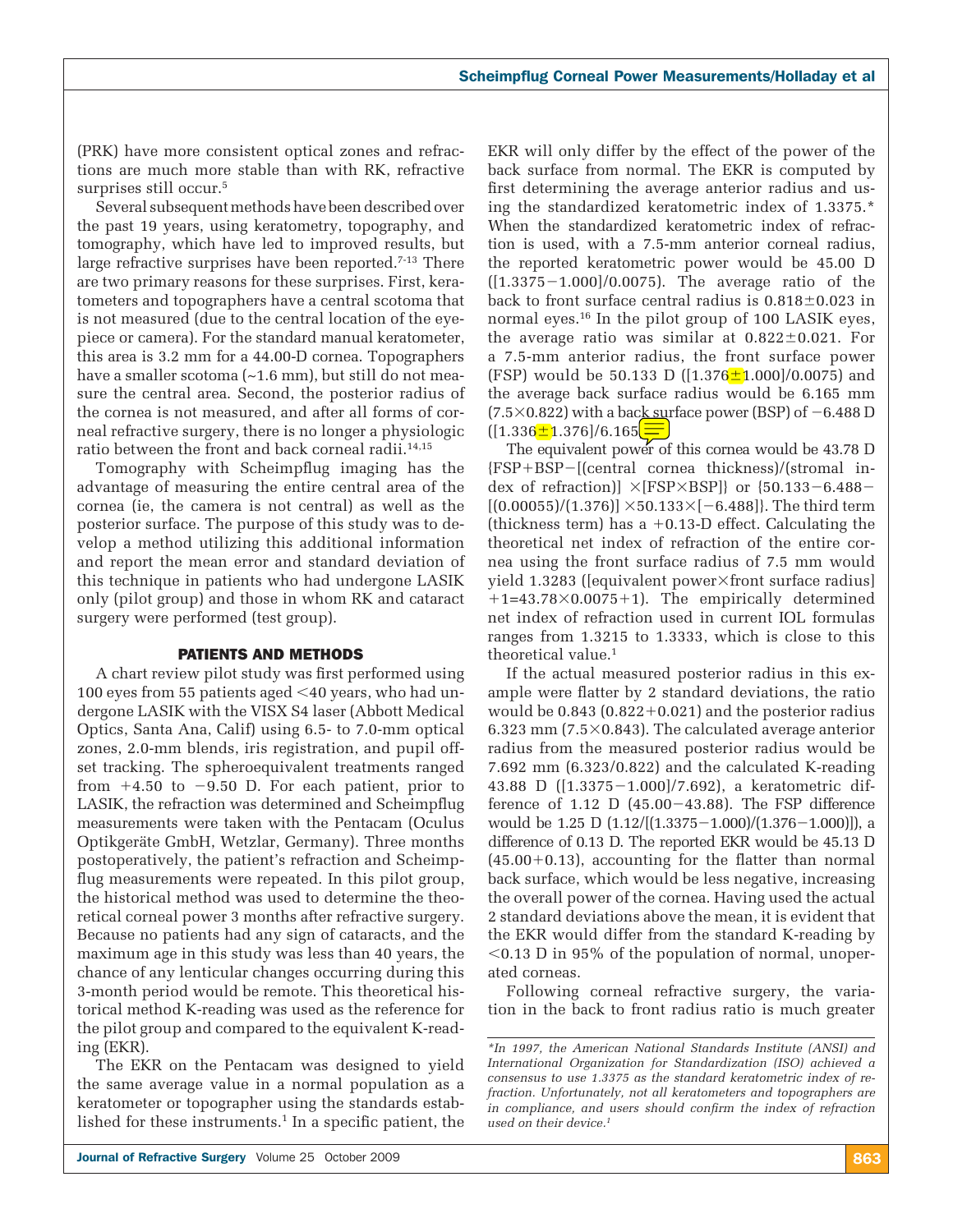

Figure 1. Frequency of the optimal sample zone diameter that yielded the best correlation with equivalent keratometry (K) -reading. The mode is 4.5 mm for the pilot group of 100 LASIK eyes and 5.0 mm for the test group of 41 radial keratotomy (RK) eyes, with a great deal of variation for both.

and causes a much greater error.<sup>2,3</sup> To illustrate, if the patient above had a refraction of  $-10.00$  D at the corneal plane, the historical method would yield a correct keratometric power of  $35.00 D(45.00-10.00)$ , which would be used in the IOL calculation. The actual measurement by the keratometer would be wrong at 36.02 D, as shown below.

Because PRK (and LASIK) only change the radius of the front surface, the FSP for a 7.5-mm radius must be determined, which is  $50.13 \text{ D } ([1.376-1.000]/0.0075)$ . The FSP must be reduced by 10.00 D at the corneal plane from 50.13 to 40.13 D (50.13-10.00) to achieve emmetropia.2,3 Using the stromal index of refraction of 1.376, we find the desired front radius for an FSP of 40.13 D must be 9.369 mm  $(1.376-1.000)/40.13$ . Although the keratometer measures the correct radius (9.369 mm), the reported K-reading using the keratometric index is  $36.02 D(1.3375 - 1.000)/0.00937$ . The keratometric change is  $-8.98$  D (36.02 $-45.00$ ) versus the true change of  $-10.00$  D. The error is a direct result of the difference in the keratometric and corneal stromal index of refraction. The ratio (scaling from FSP to keratometric power) is  $0.8976$   $(1.3375-1.000)/(1.3)$  $76-1.000$ , resulting in an underestimate of the true change in corneal power of 10.24%.

In this eye, the Scheimpflug can measure the back surface radius. For a 6.165-mm measured posterior radius, the normal anterior radius would be 7.500 mm (not the measured 9.369 mm). The calculated value for the K-reading would be  $45.00 \text{ D } ([1.3375-1.000]/0.0075)$ . The difference is  $-8.98$  D (36.02 $-45.00$ ) and scaling to FSP the change would be  $-10.00$  D ( $-8.98/0.8976$ ), a difference of 1.02 D. The reported EKR would be 35.00 D  $(36.02-1.02)$ —the same value as determined by the historical method. Using the steps above, the relationships can be reduced to the following equation:

$$
EKR(D) = \frac{n_c - 1}{r_{am}} + \frac{(n_k - 1)RAT_{bf}}{r_{pm}} (1 - \frac{1}{RAT_{kc}})
$$

where  $n_c$  = index of refraction of the corneal stroma = 1.3760;  $n_k$  = standardized keratometric index = 1.3375;  $\rm r_{\rm am}$  = measured anterior corneal radius (m);  $\rm r_{\rm pm}$  = measured posterior corneal radius (m);  $RAT_{bf} = \text{normal ra-}$ tio of back to front corneal radii = 0.822; and  $RAT_{kc}$ = ratio of change in keratometric versus front surface power =  $(1.3375-1.000)/(1.376-1.000) = 0.8976$ .

Substituting the constants above and simplifying, the computational formula is:

$$
EKR(D) = \frac{376.0}{r_{am}(mm)} - \frac{31.65}{r_{pm}(mm)}
$$

Using our example radii of 9.369 mm for  $r_{\text{am}}$  and 6.165 mm for  $\rm r_{\rm pm}$ , we find an EKR of 35.00 D.

Using the equation above, the EKR values were computed for each eye of the pilot group from 0.5- to 8.0-mm zones in 0.5-mm increments. The zone that yielded the best agreement with the historical method was considered the optimal sample zone size. A histogram of the optimal zone sizes is displayed in Figure 1.

The test group comprised 41 eyes from 29 patients who had previously undergone RK and cataract surgery. Three months after cataract surgery, the final refraction and EKR measurements were taken. Using the Holladay IOL Consultant Program (Holladay Consulting Inc, Bellaire, Tex), the back-calculated K-reading was determined. This back-calculation utilizes the

# Scheimpflug Corneal Power Measurements/Holladay et al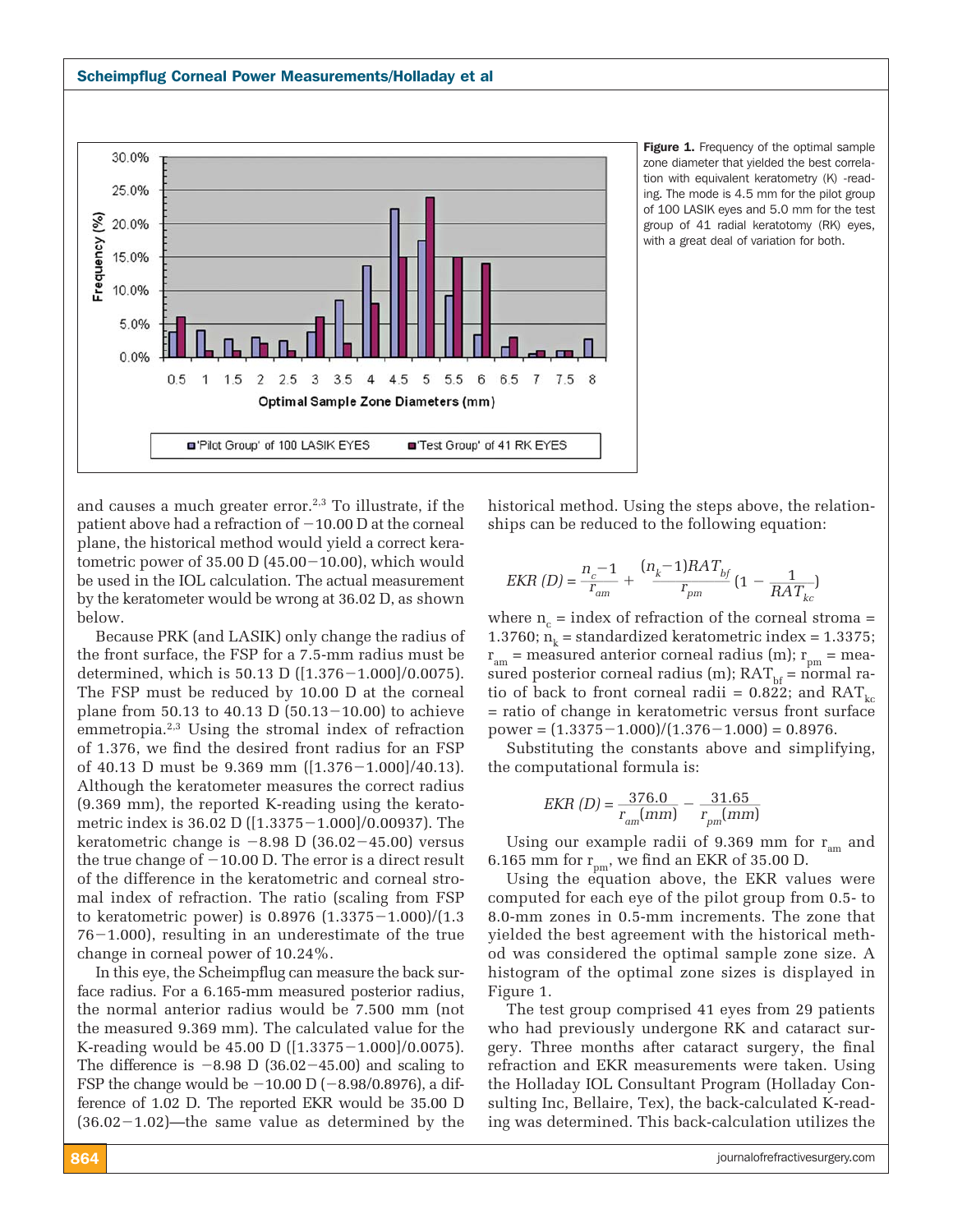

Figure 2. *Pilot group of 100 LASIK eyes.* Bland-Altman plot of the measured equivalent K-reading (EKR) for the 4.5-mm zone versus the theoretical calculated K-reading from the historical method.

lens constant, axial length, IOL power implanted, and final refraction to back-calculate the corneal power. The theoretical back-calculated corneal power was then compared with the measured EKR.

### RESULTS

The optimal zone size for the pilot group is shown in Figure 1 and demonstrates that the 4.5-mm sample zone yielded the highest correlation when compared with the historical method K-reading. The EKR value was then fixed to a 4.5-mm zone and used to perform the statistical analyses for both the pilot and test groups.

The Bland-Altman statistical method was used to analyze the data.17,18 For the pilot group of 100 LASIK eyes, the EKR with a 4.5-mm value had a mean prediction error of  $-0.06 \pm 0.56$  D (range:  $-1.63$  to  $+1.34$  D) (Table 1, Fig 2). For the test group of 41 RK eyes, the EKR value had a mean prediction error of  $-0.04\pm0.94$  D  $(range: -1.84$  to  $+2.27$  D) (Table 1, Fig 3).

# **DISCUSSION**

The standard deviation of measurements for normal, unoperated corneas obtained by keratometry, topography, and tomography is  $\sim 0.25$  D.<sup>19,20</sup> For the pilot group of 100 LASIK eyes, this standard deviation of the EKR was approximately twice normal, unoperated corneas (0.56 D) and for eyes with prior RK, the standard deviation is approximately four times normal (0.94 D). It should be noted that the pilot group of LASIK eyes did not undergo cataract surgery and using the historical method limits the source of error to corneal power alone. In the test group of RK eyes that underwent cataract surgery, using



Figure 3. *Test group of 41 RK eyes.* Bland-Altman plot of the measured equivalent K-reading (EKR) for the 4.5-mm zone versus the theoretical back-calculated K-reading from the cataract surgical data.

#### TABLE 1

# Bland-Altman Statistics of the Pilot Group of LASIK Eyes and Test Group of Radial Keratotomy Eyes

| <b>Prior</b><br>Surgery (N)                                                                                                 | <b>Mean</b><br>Deviation* (D) | $SD$ (D)   | Error Range (D)    |  |  |  |
|-----------------------------------------------------------------------------------------------------------------------------|-------------------------------|------------|--------------------|--|--|--|
| <b>LASIK (100)</b>                                                                                                          | $-0.06$                       | $\pm 0.56$ | $-1.63$ to $+1.34$ |  |  |  |
| RK (41)                                                                                                                     | $-0.04$                       | $\pm 0.94$ | $-1.84$ to $+2.27$ |  |  |  |
| $SD = standard deviation, RK = radial keratotomy$<br>*Difference of equivalent K-reading from calculated K from the history |                               |            |                    |  |  |  |

\**Difference of equivalent K-reading from calculated K from the history method for LASIK and back-calculated K for radial keratotomy.*

the back-calculated corneal power reflects the standard deviation of all parameters (corneal power, axial length, postoperative refraction, and lens constant) with cataract surgery.

In Figure 1, sample zone sizes from 0.5 to 8.0 mm were analyzed and the best sample zone size for the test group of RK eyes was slightly larger than the pilot group with a peak at 5.0 mm. Note that 4.5 mm is the mode for the pilot group and 5.0 mm for the test group, but there is a significant variation in both, ranging from 3.0 to 6.5 mm. In the lower left hand corner of Figure 4, the EKR distribution over the 4.5-mm zone is illustrated for an example RK eye, and in Figure 5, the EKR distribution is illustrated for an example LASIK eye. The variation in corneal power is 3 to 4 times greater over the same 4.5-mm zone for the RK cornea.

Previous results from various methods are shown in Table 2. The results vary significantly for each of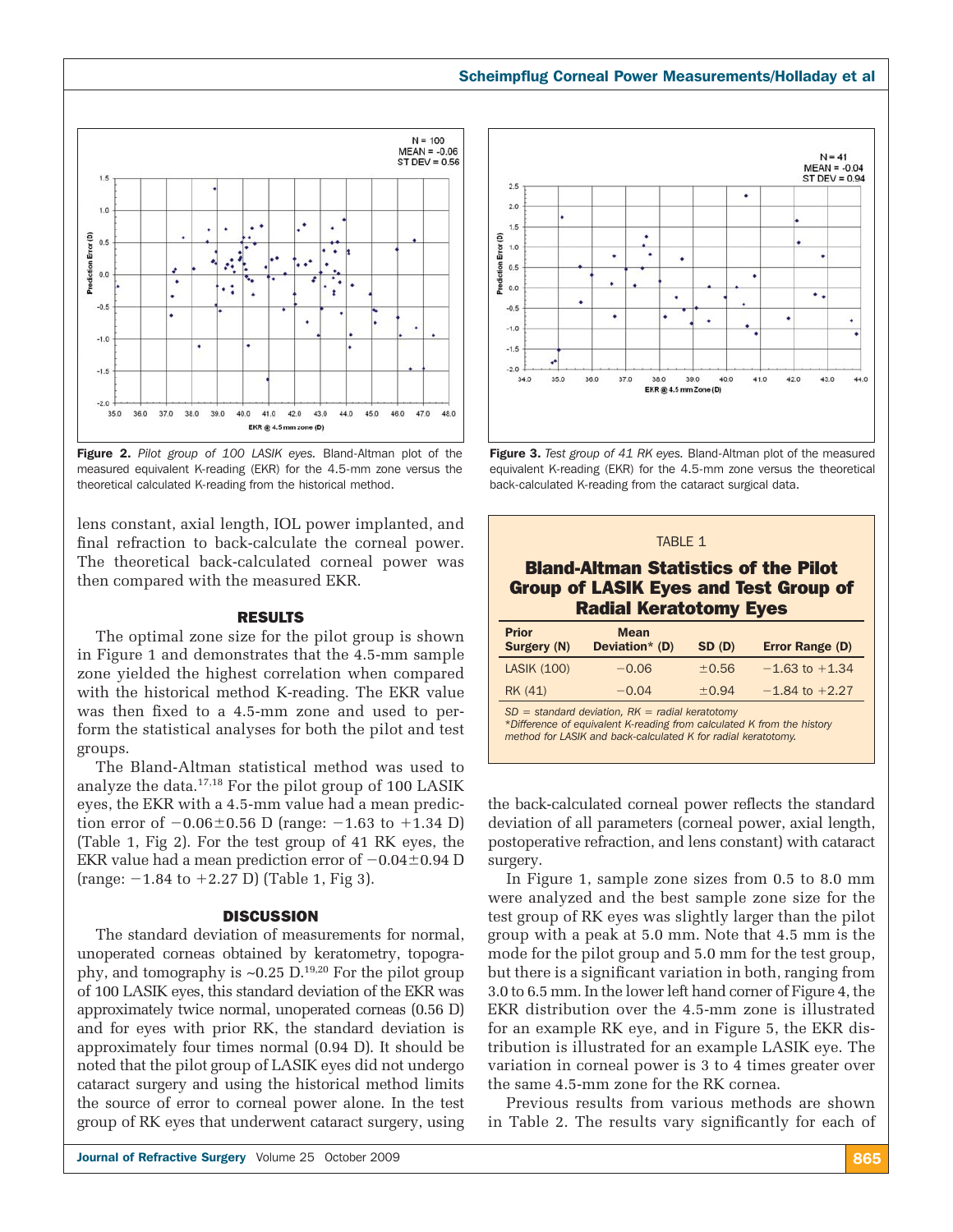![](_page_4_Figure_0.jpeg)

![](_page_4_Figure_1.jpeg)

Figure 4. Detailed report of the equivalent K-reading (EKR) for an example radial keratotomy (RK) eye. The mean zonal value is shown in the table in the gray shaded central column under the 4.5-mm zone. There are  $\sim$ 42,000 points used to determine the mean value. The frequency distribution of powers over the 4.5-mm zone is shown in the lower left hand corner. Note the wide variation in the distribution EKR values (12.70 D, 32.30 to 45.00 D) over the 4.5-mm zone. The mean zonal EKR (D) (dashed blue line) versus the zone diameter is shown graphically in the upper right hand corner.

![](_page_4_Figure_3.jpeg)

Figure 5. Detailed report of the equivalent K-reading (EKR) for an example LASIK eye. The mean zonal value is shown in the table in the gray shaded central column under the 4.5-mm zone. There are  $\sim$ 42,000 points used to determine the mean value. The frequency distribution of powers over the 4.5-mm zone is shown in the lower left hand corner. Note the smaller variation in the distribution of the EKR values (3.30 D, 39.90 to 43.20 D) over the 4.5-mm zone for the LASIK versus the RK eye. The mean zonal EKR (D) (dashed blue line) versus the zone diameter is shown graphically in the upper right hand corner.

**866 in the set of the set of the set of the set of the set of the set of the set of the set of the set of the set of the set of the set of the set of the set of the set of the set of the set of the set of the set of the**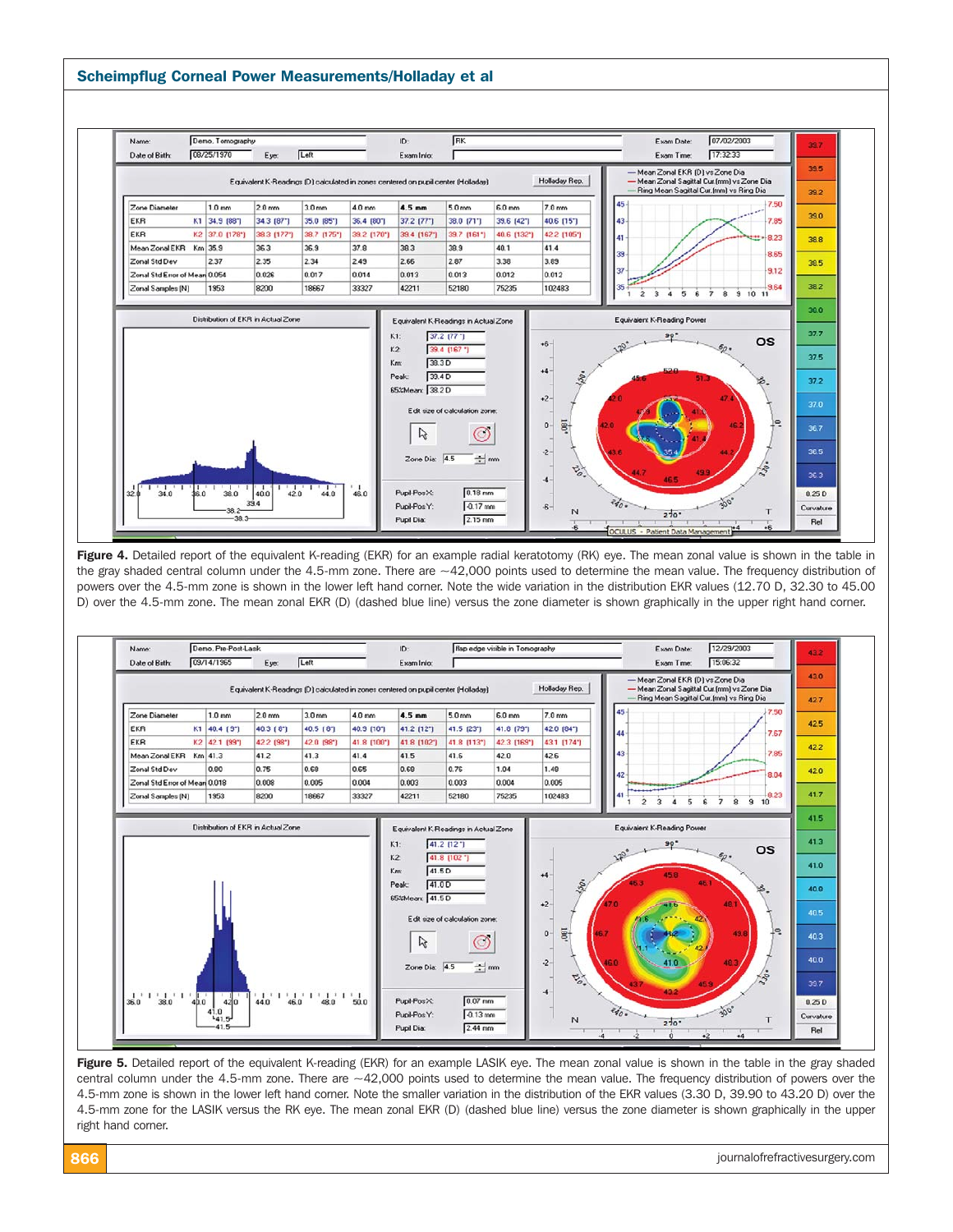## TABLE 2

# Statistics of Other Studies Determining Central Corneal Power in Eyes With Prior Refractive Surgery

| <b>Study</b>                  | <b>Prior Surgery (N)</b> | <b>Methodology</b>     | P Value   | SD $(D)^*$ | Error Range (D)*   |
|-------------------------------|--------------------------|------------------------|-----------|------------|--------------------|
| Walter et al <sup>13</sup>    | LASIK(9)                 | Authors' variation     | <b>NA</b> | 0.42       | $-0.63$ to $+0.75$ |
| Latkany et al <sup>10</sup>   | <b>LASIK (21)</b>        |                        |           |            |                    |
|                               |                          | Historical K - cornea  | > .05     | 1.76       | $-5.72$ to $+1.79$ |
|                               |                          | Historical K - specs   | > .05     | 1.59       | $-4.28$ to $+3.38$ |
|                               |                          | <b>Vertex</b>          | > .05     | 1.95       | $-1.78$ to $+5.42$ |
|                               |                          | <b>Back calculated</b> | > .05     | 1.51       | $-1.56$ to $+1.13$ |
|                               |                          | Average K              | .009      | 2.36       | $-9.46$ to $+2.17$ |
|                               |                          | Flat keratometry       | .004      | 2.19       | $-8.57$ to $+1.33$ |
| Gelender <sup>8</sup>         | <b>LASIK (17)</b>        | Author's variation     | <b>NA</b> | <b>NA</b>  | $-0.75$ to $+0.90$ |
| Masket & Masket <sup>9</sup>  | <b>LASIK (30)</b>        | Authors' variation     | <b>NA</b> | 0.29       | $-0.75$ to $+0.50$ |
| Packer et al <sup>11</sup>    | RK, CK, HK (20)          | Authors' variation     | <b>NA</b> | 0.62       | $-1.49$ to $+1.03$ |
|                               | RK (14)                  | Authors' variation     | <b>NA</b> | 0.51       | <b>NA</b>          |
|                               | HK(3)                    | Authors' variation     | <b>NA</b> | 0.44       | <b>NA</b>          |
|                               | LTK(3)                   | Authors' variation     | <b>NA</b> | 1.10       | <b>NA</b>          |
| Randleman et al <sup>12</sup> | <b>LASIK (10)</b>        |                        | <b>NA</b> | 1.54       | $-2.25$ to $+2.25$ |
|                               |                          | Manual K               | <b>NA</b> | 1.91       | <b>NA</b>          |
|                               |                          | Refractive history     | <b>NA</b> | 2.01       | <b>NA</b>          |
|                               |                          | <b>Contact lens</b>    | <b>NA</b> | 1.68       | <b>NA</b>          |
|                               |                          | Videokeratography      | <b>NA</b> | 1.68       | <b>NA</b>          |

*RK = radial keratotomy, CK = conductive keratoplasty, HK = hexagonal keratotomy, LTK = laser thermal keratoplasty, NA = not available* \**Values in these columns can be compared to those listed in columns 3 and 4 of Table 1.*

the methods. The standard deviations vary from 0.29 to 2.36 D in these studies, but the number of patients is small. Masket and Masket's study<sup>9</sup> with 30 LASIK eyes, in which all of the perioperative data were known, yielded the lowest error on LASIK patients of 0.29 D followed by Walter et al<sup>13</sup> of 0.42 D.

Our study confirms that when accurate perioperative refractive data are available, the historical method should always be calculated. In the absence of any corneal refractive surgery data, or when crystalline lens changes are present confounding the exact source of the refractive change, the directly measured EKR value provides an alternative method measuring the central corneal power prior to cataract surgery following refractive surgery. With a standard deviation of  $\pm$ 0.94 D in the test group of RK eyes, targeting for plano would result in 67% within this tolerance and twice this value  $(\pm 1.88 \text{ D})$  for 95%; 5% of eyes would be more than 1.88 D from the target.

Patients with prior refractive surgery undergoing cataract surgery must be counseled regarding the risk of a secondary procedure to fine tune the IOL power, if an intolerable refractive surprise occurs. Also, targeting for a mild amount of myopia (approximately  $-0.50$  to  $-1.00$  D) reduces the chance of a hyperopic surprise, which is much less desirable than an equal amount of myopia.

# AUTHOR CONTRIBUTIONS

*Study concept and design (J.T.H., W.E.H.); data collection (J.T.H., W.E.H.); interpretation and analysis of data (J.T.H., W.E.H., A.S.); drafting of the manuscript (J.T.H., W.E.H.); critical revision of the manuscript (J.T.H., W.E.H., A.S.); statistical expertise (J.T.H.)*

# REFERENCES

- 1. Holladay JT. Standardizing constants for ultrasonic biometry, keratometry, and intraocular lens power calculations. *J Cataract Refract Surg*. 1997;23:1356-1370.
- 2. Hugger P, Kohnen T, La Rosa FA, Holladay JT, Koch DD. Comparison of changes in manifest refraction and corneal power following photorefractive keratectomy. *Am J Ophthalmol*. 2000;129:68-75.
- 3. Budak K, Khater TT, Friedman NJ, Holladay JT, Koch DD. Evaluation of relationships among refractive and topographic parameters. *J Cataract Refract Surg*. 1999;25:814-820.
- 4. Holladay JT. Consultations in refractive surgery: IOL calculations following radial keratotomy surgery. *Refract Corneal Surg*. 1989;5:203.